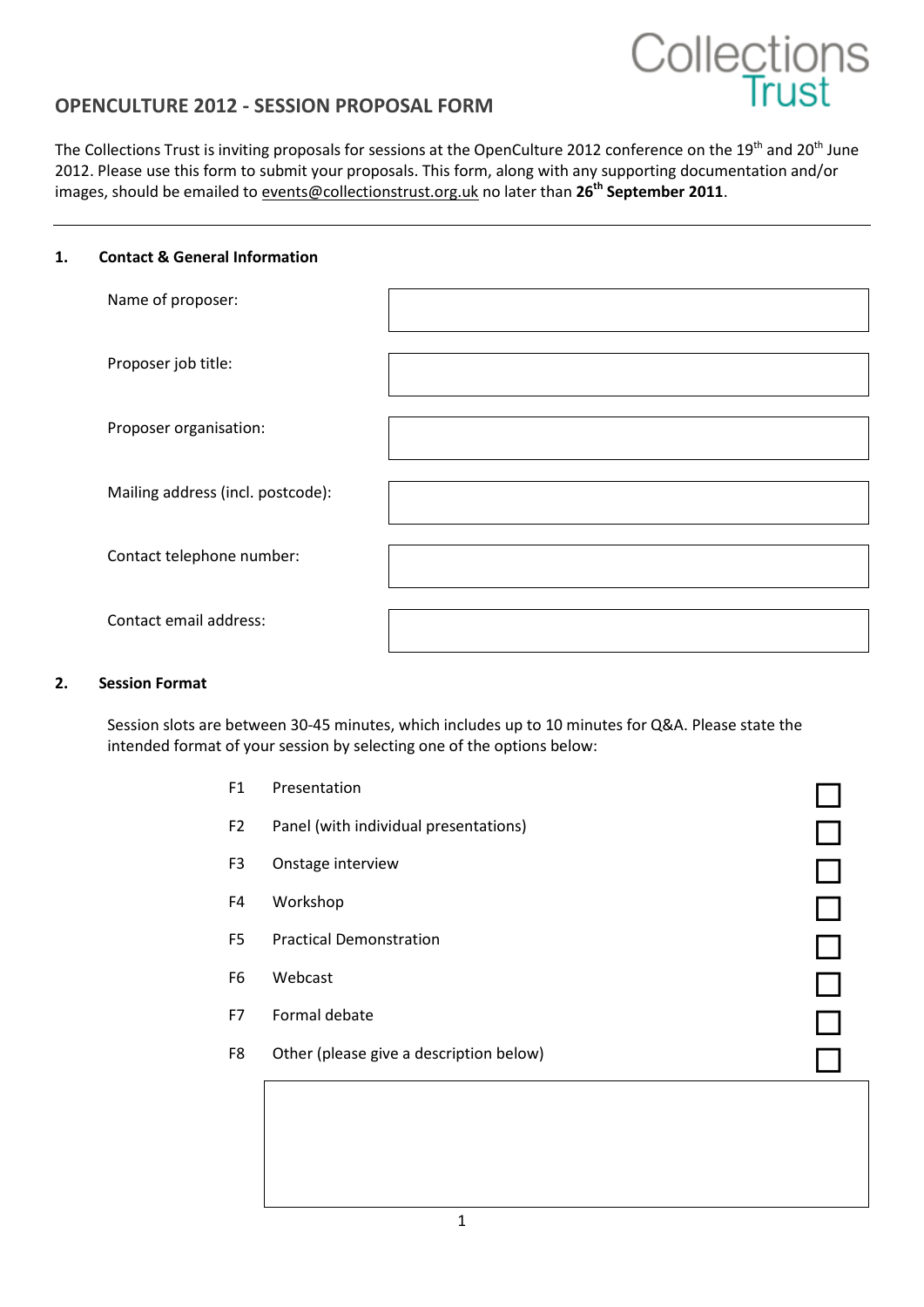#### **3. Session Theme**

The Themes for OpenCulture 2012 are structured around the 4 key areas of Strategic Collections Management, as defined by the BSI PAS 197 *Code of Practice for Collections Management*.

Please indicate which of the conference Themes your session addresses. Please describe how your proposed session will address this theme. The Programme Panel are actively seeking proposals which either highlight new developments in the field, demonstrate innovation or illustrate a point of learning that is applicable across a broader context. Presentations of short-term project outcomes are generally discouraged, unless the proposer can demonstrate broader impact and applicability.

Submissions are welcomed which address techniques, methods, standards, or business models for either physical or digital Collections Management. Submissions are also welcomed from any group, individual, organisation or company involved in the management of Collections in museums, archives or libraries. Submissions are particularly encouraged from organisations or consortia based outside the UK.

| T1             | <b>CARE FOR COLLECTIONS</b>                                                                                                                                                                                                                                                                                                                                         |  |
|----------------|---------------------------------------------------------------------------------------------------------------------------------------------------------------------------------------------------------------------------------------------------------------------------------------------------------------------------------------------------------------------|--|
|                | To be effective in future, Collections Care must deliver clear value both for users and for the<br>bottom-line of organisations. Topics which might be addressed under this Theme include<br>new techniques, technologies, practices and standards in Conservation, Environmental<br>Management, Digital Preservation, Asset Management and Security.               |  |
| T <sub>2</sub> | <b>LEARN FROM COLLECTIONS</b>                                                                                                                                                                                                                                                                                                                                       |  |
|                | The generation of knowledge about Collections is one of the prime functions of libraries,<br>archives and museums. Topics which might be addressed under this Theme include new<br>insights, techniques, models or standards for Interpretation, Research, Scholarship, Online<br>Engagement, Social Collaboration, Diversity and Representation using Collections. |  |
| T <sub>3</sub> | <b>USE COLLECTIONS</b>                                                                                                                                                                                                                                                                                                                                              |  |
|                | Libraries, archives and museums are increasingly challenged to find creative ways to<br>promote and facilitate the use of and engagement with their Collections. Topics which might<br>be addressed under this Theme include online and Digital tools, use of stored Collections<br>and new techniques or methods for supporting the use of Collections.            |  |
| T4             | <b>DEVELOP COLLECTIONS</b>                                                                                                                                                                                                                                                                                                                                          |  |
|                | Strategic Collections Development is essential to ensure both that organisations can deliver<br>their cultural purpose and to support sustainability. Topics which might be addressed under<br>this theme include Digitisation, Disposal, Collections Review and Rationalisation.                                                                                   |  |
|                | Please provide a short narrative explaining how your proposed session addresses your selected<br>Theme:                                                                                                                                                                                                                                                             |  |
|                |                                                                                                                                                                                                                                                                                                                                                                     |  |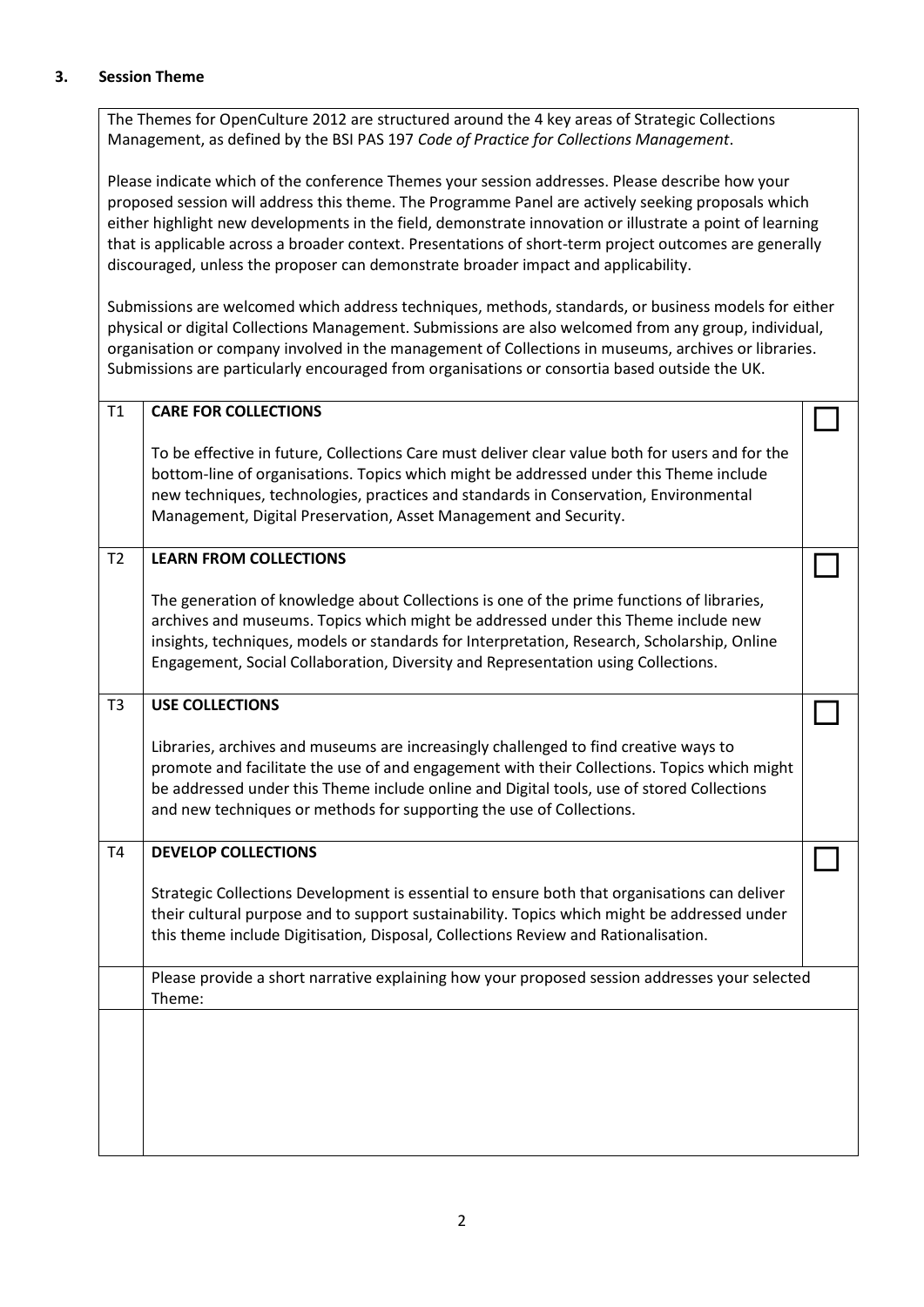## **4. Session Description**

Session title:

Short description (up to 200 words, to be used in marketing/ promotional material):

Full description (up to 500 words)

Additional information (including any specific audiovisual or other requirements, particularly where these impact on room layout and equipment hire).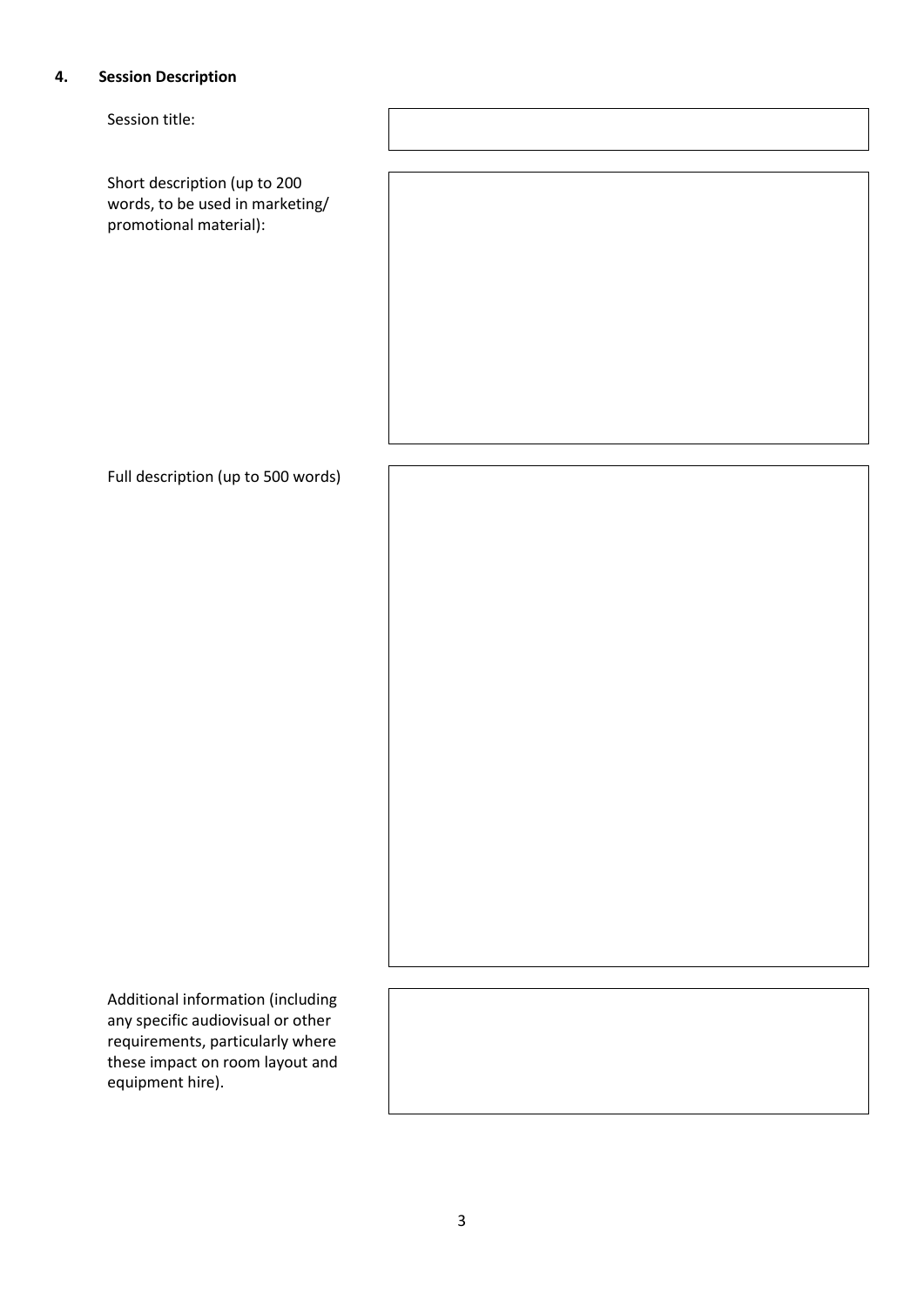## **6. Date**

|    | 19 <sup>th</sup> June        |                                   | 20 <sup>th</sup> June | Do you have a preference for your session taking place on the 19 <sup>th</sup> or 20 <sup>th</sup> June? | Either |  |
|----|------------------------------|-----------------------------------|-----------------------|----------------------------------------------------------------------------------------------------------|--------|--|
|    |                              |                                   |                       | Please note the Collections Trust is unable to guarantee this selection.                                 |        |  |
| 7. | <b>Speaker 1 Information</b> |                                   |                       |                                                                                                          |        |  |
|    | Name of speaker:             |                                   |                       |                                                                                                          |        |  |
|    | Speaker job title:           |                                   |                       |                                                                                                          |        |  |
|    | Speaker organisation:        |                                   |                       |                                                                                                          |        |  |
|    |                              | Mailing address (incl. postcode): |                       |                                                                                                          |        |  |
|    |                              | Contact telephone number:         |                       |                                                                                                          |        |  |
|    | Contact email address:       |                                   |                       |                                                                                                          |        |  |
|    |                              | Is this speaker a session Chair?  |                       | YES/NO (delete as applicable)                                                                            |        |  |
|    | <b>Speaker 2 Information</b> |                                   |                       |                                                                                                          |        |  |
|    | Name of speaker:             |                                   |                       |                                                                                                          |        |  |
|    | Speaker job title:           |                                   |                       |                                                                                                          |        |  |
|    | Speaker organisation:        |                                   |                       |                                                                                                          |        |  |
|    |                              | Mailing address (incl. postcode): |                       |                                                                                                          |        |  |
|    |                              | Contact telephone number:         |                       |                                                                                                          |        |  |
|    | Contact email address:       |                                   |                       |                                                                                                          |        |  |
|    |                              | Is this speaker a session Chair?  |                       | YES/NO (delete as applicable)                                                                            |        |  |

4